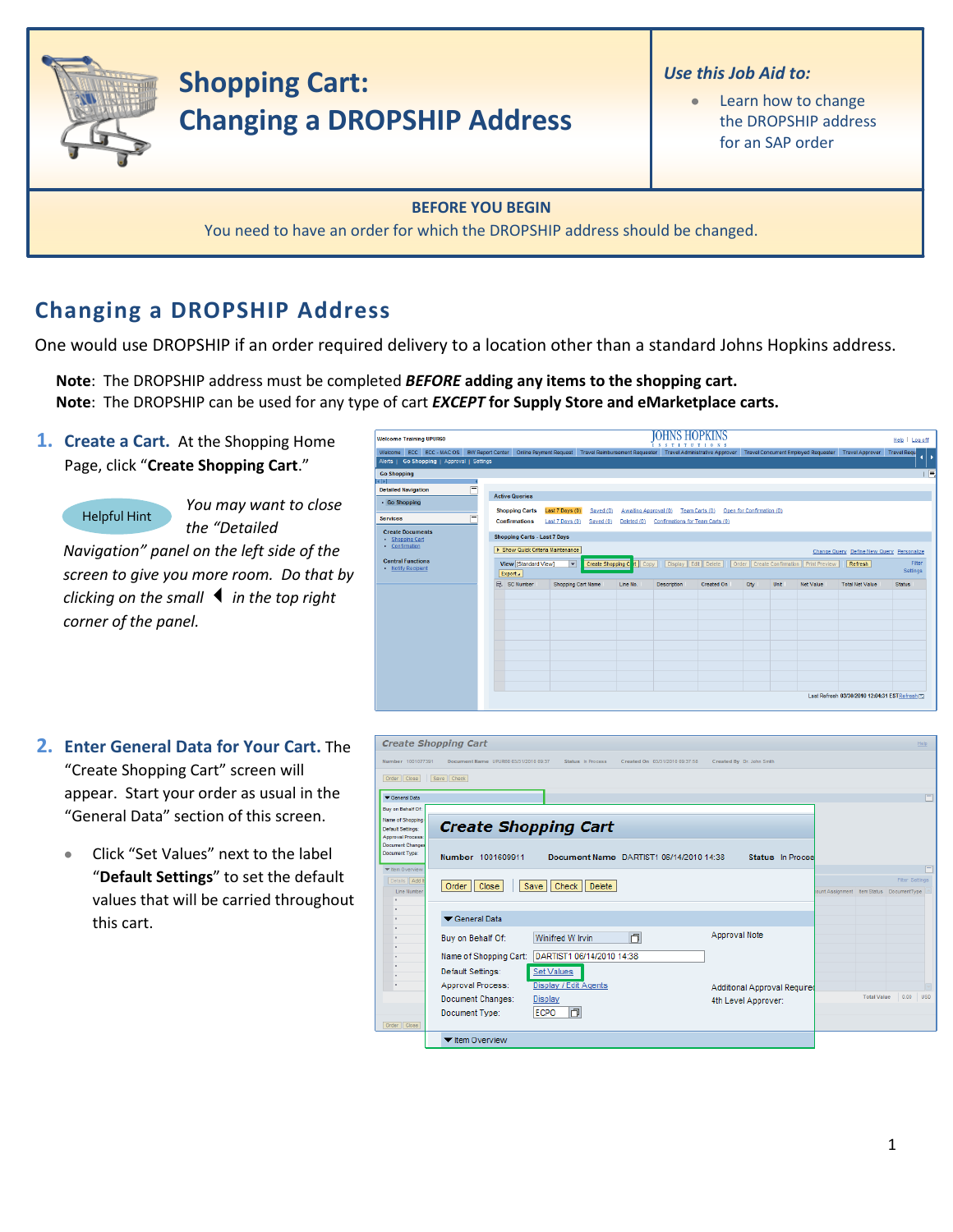- **3. Change Default Settings.** When the "Change Default Settings" dialog box appears, not all of the tabs are visible. You can either horizontally stretch the box so that all of the tabs appear, or just click on the white file folder to display a list of the available tabs. There will be four tabs where you can enter data: Item Basic Data, Account Assignment, Internal Note, and Delivery Address/ Performance Location.
	- Select the "**Delivery Address / Performance Location**" tab.

| <b>Change Default Settings</b> |                            |                                                                                                       |
|--------------------------------|----------------------------|-------------------------------------------------------------------------------------------------------|
|                                |                            | Your data will be transferred to all new items, items already in the shopping cart will be unchanged. |
| Item Basic Data                | Account Assignment         | <b>Internal Note</b>                                                                                  |
|                                |                            | Item Basic Data                                                                                       |
| Buy on Behalf of:              | Christina Thomas           | Account Assignment                                                                                    |
| Goods Recipient:               | Christina Thomas           | <b>Internal Note</b>                                                                                  |
| Product Category:              | Ē<br>41100000              | Delivery Address / Performance Location                                                               |
| Purchase Group:                | Purchasing Grp 37 JHU<br>- |                                                                                                       |
| Company Code:                  | JOHNS HOPKINS ENTERPI门     |                                                                                                       |
| Location / Plant:              | JHU Service Provider       | THI JHU Service Provider                                                                              |
| Storage Location:              | O<br>Storage Location      |                                                                                                       |
|                                |                            |                                                                                                       |
|                                |                            | ОК<br>Cancel                                                                                          |

**4. Delivery Address.** Click the "**Address Search**" button.

|                        | Your data will be transferred to all new items, Items already in the shopping cart will be unchanged. |                                         |                          |
|------------------------|-------------------------------------------------------------------------------------------------------|-----------------------------------------|--------------------------|
| Item Basic Data        | Internal Note<br>Account Assignment                                                                   | Delivery Address / Performance Location |                          |
|                        | If the item is to be delivered to a different address, enter the new address here.                    |                                         |                          |
| Address Search:        | 1010020099                                                                                            | Additional Name:                        | Johns Hopkins Enterprise |
| $c/c$ :                |                                                                                                       | Phone Number:                           | 443-997-5600             |
| Fax Number:            |                                                                                                       | E-Mail:                                 | purchasing@jhu.edu       |
| Building:              |                                                                                                       | Floor / Room:                           |                          |
| Street / House Number: | 1101 E. 33rd Street                                                                                   | Postal Code / City:                     | 21218<br>Baltimore       |
| District:              |                                                                                                       | Postal Code / P.O.Box:                  |                          |
| Country:               | lus.<br><b>USA</b>                                                                                    | Region:                                 | MD<br>Maryland           |

**5. Start Search.** Click "**Start Search**" to get a complete list of results.

| <b>Change Default Settings</b>                                                                                                         |                                                                                                                                                                                                          |                                                                                                                    |                                                                                                                                                              | o                                                                       |
|----------------------------------------------------------------------------------------------------------------------------------------|----------------------------------------------------------------------------------------------------------------------------------------------------------------------------------------------------------|--------------------------------------------------------------------------------------------------------------------|--------------------------------------------------------------------------------------------------------------------------------------------------------------|-------------------------------------------------------------------------|
| Your data will be transferre<br>Item Basic Data                                                                                        | Hide Filter Criteria                                                                                                                                                                                     | Delivery Address: General Value List                                                                               | Ы<br>Ι×                                                                                                                                                      |                                                                         |
| If the item is to be deliver<br>Address Search:<br>c/o:<br>Fax Number:<br>Building:<br>Street / House Number:<br>District:<br>Country: | Search term 1:<br>Search term 2:<br>Name 1 Aast name:<br>Name 2/First name:<br>$c/c$ :<br>Postal Code:<br>City:<br>Street:<br><b>Building Code:</b><br>Floor:<br>Room Number:<br>Country Key:<br>Region: | ◇<br>◇<br>◇<br>◇<br>◇<br>◇<br>◇<br>◇<br>◇<br>◇<br>◇<br>◇<br>◇<br>☑ Restrict Number of Value List Entries To<br>500 | Settings<br>⇨<br>ф<br>⇨<br>⇨<br>⇨<br><br>$\Rightarrow$<br>$\Rightarrow$<br>$\Rightarrow$<br>$\Rightarrow$<br>$\Rightarrow$<br>$\Rightarrow$<br>$\Rightarrow$ | prise<br><b>Itimore</b><br>ryland<br>$\overline{\mathsf{OK}}$<br>Cancel |
|                                                                                                                                        | Start Search                                                                                                                                                                                             | Reset                                                                                                              |                                                                                                                                                              |                                                                         |
|                                                                                                                                        |                                                                                                                                                                                                          | ОK                                                                                                                 | Cancel                                                                                                                                                       | 2                                                                       |